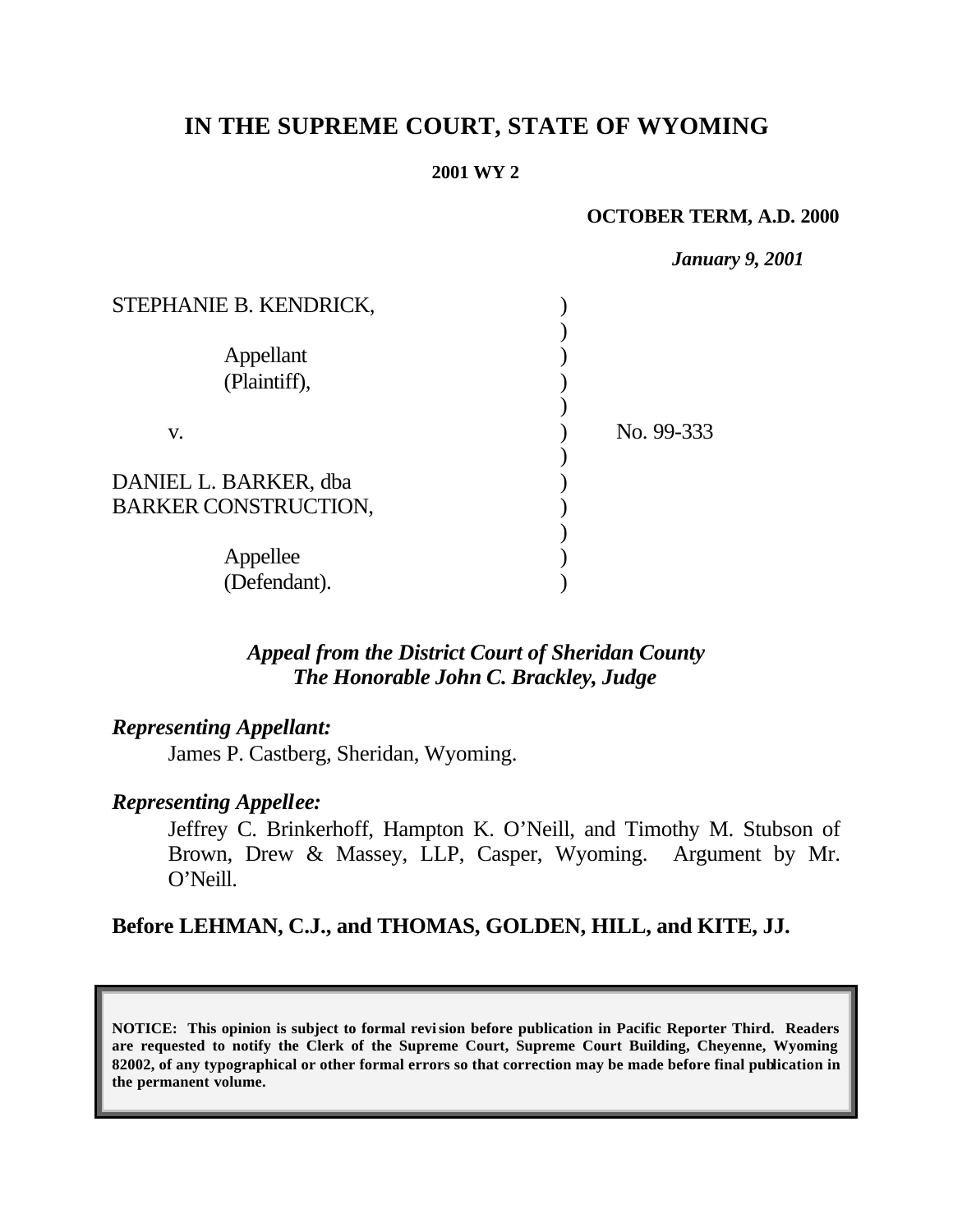**GOLDEN**, Justice.

[¶1] In this appeal, we consider whether the district court properly enforced an oral settlement agreement and ruled that, as a matter of law, Wyoming does not recognize unknown injury as grounds for finding that mutual mistake warrants setting aside an agreement to release all personal injury claims.

[¶2] We affirm.

#### **ISSUES**

[¶3] Appellant Stephanie B. Kendrick presents these issues for our review:

I. Did the district judge commit error in granting the defendant's motion for enforcement of settlement agreement when there existed a mutual mistake between the parties as to the plaintiff's injuries?

II. Did the district judge commit error in granting the defendant's motion for enforcement of settlement agreement that was an unconscionable settlement?

III. Did the district judge commit error in granting the defendant's motion for enforcement of settlement agreement when plaintiff accepted the offer of settlement while under duress?

IV. Did the district judge commit error in granting the defendant's motion for enforcement of settlement agreement when the plaintiff's acceptance was contingent upon the defendant submitting a written settlement agreement acceptable to the plaintiff?

Appellee Daniel L. Barker, d/b/a Barker Construction, presents this statement of the issues:

> 1. Did the district court commit plain error when it held that plaintiff's two affidavits, which violated the requirements of W.R.C.P. 56(e), and which contained and attached hearsay statements from her medical care providers, were sufficient to create a question of fact as to whether a mistake concerning plaintiff's condition existed at the time of the settlement conference, when plaintiff was actually required by Wyoming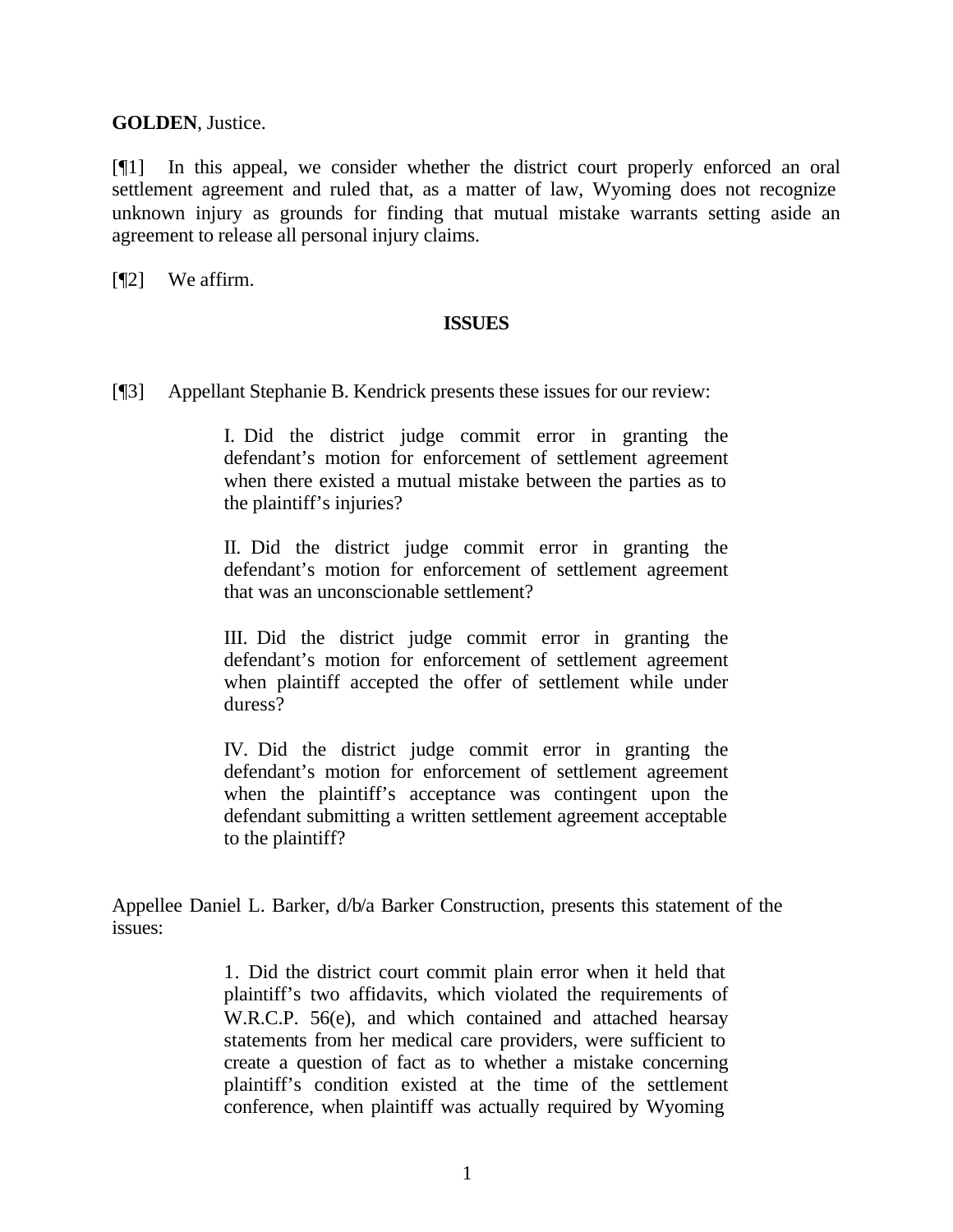law to prove such a mutual mistake by the much higher burden of clear and convincing evidence?

2. Was the district court entirely correct in holding that the settlement agreement reached between the parties was as simple as the defendant agreeing to pay plaintiff \$40,000 in exchange for a release of all claims, and was in no way contingent or dependent upon the form of subsequent proposed written documentation, which simply memorialized this agreement?

3. Was the district court entirely correct in holding that plaintiff had failed to present even a *prima facie* case regarding the defense of duress, since plaintiff presented no evidence of duress in this case?

4. Was the district court entirely correct in holding that plaintiff had failed to present even a *prima facie* case regarding the defense of unconscionability, since plaintiff presented no evidence of unconscionability in this case?

### **FACTS**

[¶4] Kendrick filed suit for injuries she received when her vehicle collided with a Barker tractor-trailer. On January 25, 1999, an order entered after a scheduling conference set deadlines for motions, discovery, and scheduled a pretrial conference and trial. The order directed that there would be no change in scheduling unless approved by the district court; settlements should be reduced to writing and approved by counsel before notifying the court; and no continuances or canceling of hearing dates would be granted based on telephone calls. The parties designated a mediator and, on May 18, 1999, the district court assigned the case to the mediator for a settlement conference under W.R.C.P. 40(b).

[¶5] A settlement conference was held on June 4, 1999. On June 7, 1999, the mediator wrote to both parties outlining the terms of the tentative settlement agreement that had been reached and stating that Kendrick had until close of business on June 8 to accept Barker's final offer. The letter noted that the offer was open to allow Kendrick to determine an issue about a vehicle damages payment. On June 8, 1999, Kendrick's attorney faxed to Barker's attorney and the mediator Kendrick's acceptance of "\$40,000.00 in full settlement of all claims against the Defendant." The mediator responded with a letter that day instructing the parties to prepare the first drafts of closing and settlement documents within three weeks. Kendrick's attorney also notified the district court, and the trial setting was vacated. After Kendrick received the document drafts, she notified her attorney that she would not accept the settlement and hired a new attorney.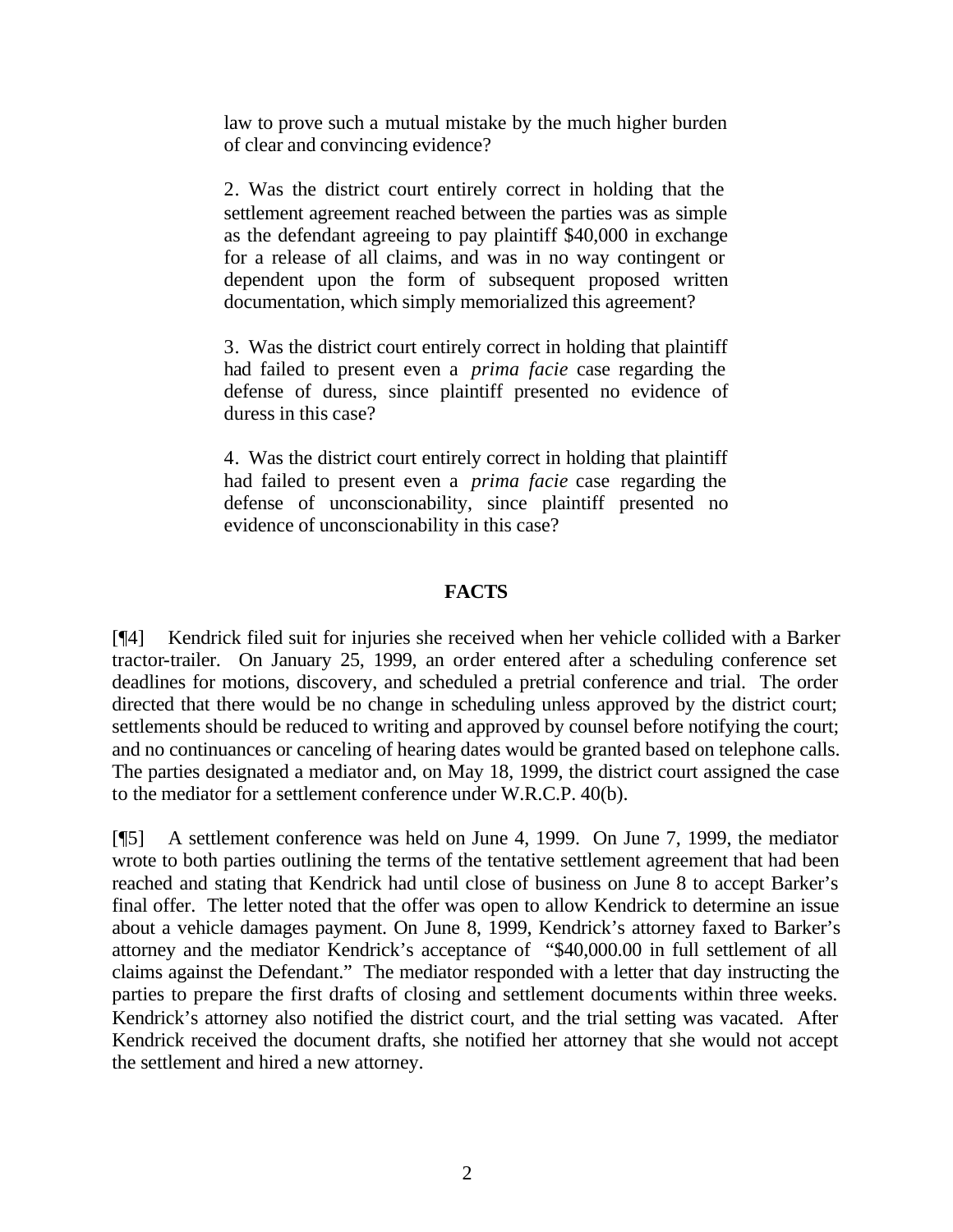[¶6] Barker filed a motion seeking enforcement of the settlement agreement and denial of the withdrawal of Kendrick's first attorney. Kendrick opposed enforcement, contending that the drafts' terms were inaccurate because she had agreed to the settlement offer of \$40,000.00 for medical expenses only, not lost income, and contingent upon her car insurer's not seeking subrogation. Additionally, Kendrick contended that on July 19, 1999, after the settlement conference, she was diagnosed with a closed head injury, and she argued that mutual mistake precluded enforcement of the agreement.

[¶7] The trial court held a hearing on September 16, 1999, and Kendrick confirmed that she was objecting to form by requiring that the settlement proceeds be designated as medical expense damages and was not contending that she had reserved a claim against Barker. She also stated that she had been unable to obtain a written release of any subrogation claim from her car insurer and enforcement of the agreement could lead to an actual recovery of \$2,000 which she contended was unconscionable. Kendrick also argued duress. Barker conceded that her acceptance of the offer was contingent upon whether her insurer would seek subrogation, but contended that her former attorney's affidavit indicated that he had confirmed the insurer would not seek subrogation before her acceptance and it was therefore not an issue barring enforcement. Barker contended that in Wyoming mutual mistake was inapplicable and, in any event, Kendrick's summary judgment materials violated W.R.C.P. 56(e) and the court did not have proper medical records before it to reach a decision on mutual mistake.

[¶8] After Kendrick told the trial court that that her car insurer had paid \$10,000.00 for medical expenses and \$8,000.00 for property damage, the trial court advised that the settlement proceeds could be designated strictly for medical expenses; however, in its order, the trial court did not make such a designation and, instead, ruled that a preponderance of the evidence showed that an oral settlement agreement without contingencies was reached after both parties negotiated concessions to their original positions with counsel present. The trial court also noted that Kendrick did not question the mediator's letter outlining the tentative settlement and unequivocally accepted the offer, and further, the parties' notification to the court that a settlement agreement had been reached resulted in vacating the pretrial conference and trial to which Kendrick did not object and she did not appear for those proceedings. The trial court found that the agreement was not contingent upon the form of written documentation and a prima facie case of duress and unconscionable bargain was not established. It further found that a question of fact on the issue of mutual mistake existed; but because Wyoming did not recognize a tort theory of mutual mistake, which the trial court understood to be different from mutual mistake in contract law, summary judgment was granted to Barker on that issue. This appeal followed.

#### **DISCUSSION**

*Standard of Review*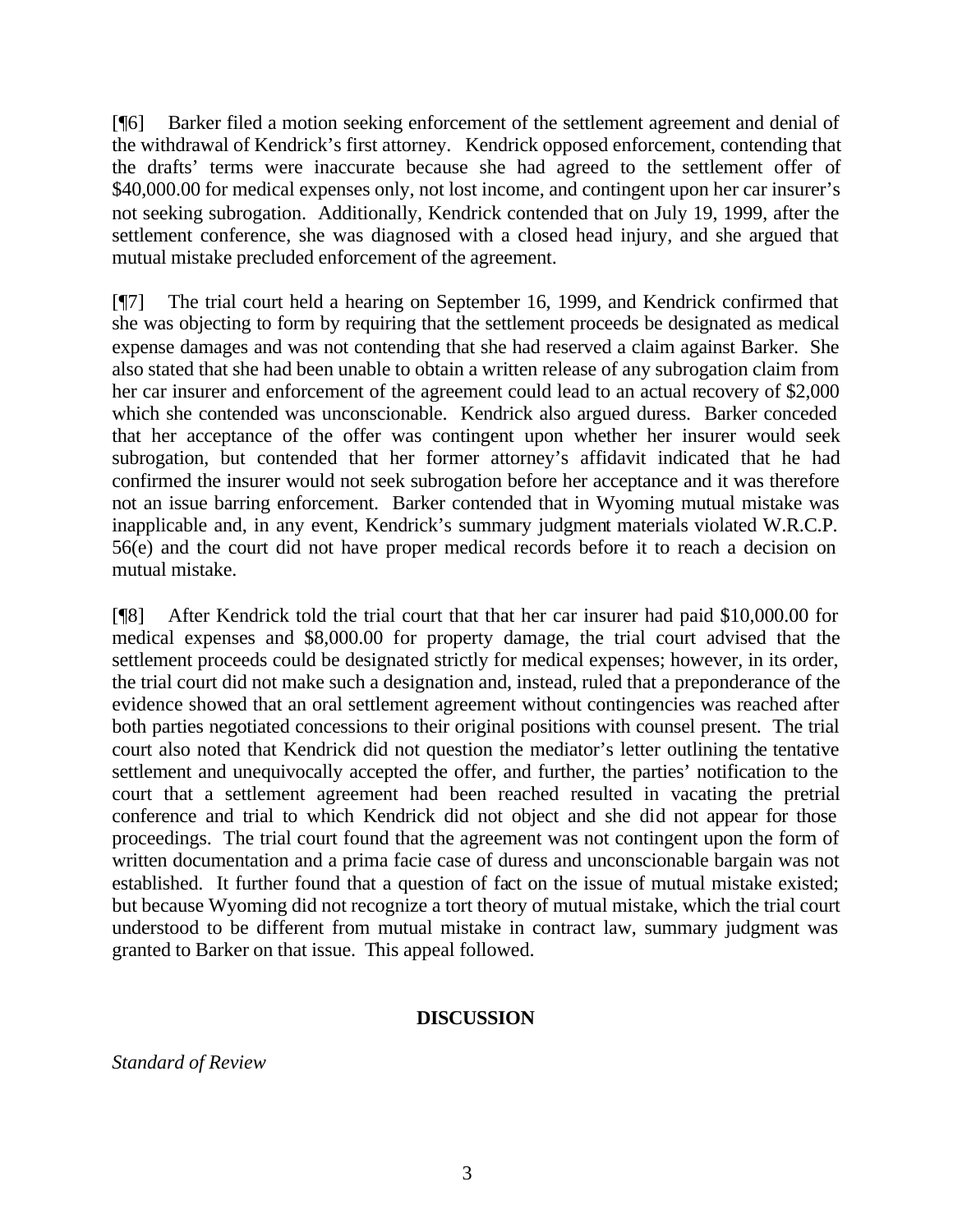[¶9] In Wyoming, trial courts have the inherent power to summarily enforce settlement agreements entered into by parties litigant in a pending case. *Wyoming Sawmills, Inc. v. Morris,* 756 P.2d 774, 779 (Wyo. 1988); *Kukla v. National Distillers Products Company,*  483 F.2d 619, 621 (6<sup>th</sup> Cir. 1973). The authority to enter a final judgment does not rest upon W.R.C.P. 56. *Kukla,* 483 F.2d at 621.

> "The power of a trial court to enter a judgment enforcing a settlement agreement has its basis in the policy favoring the settlement of disputes and the avoidance of costly and timeconsuming litigation. To effectuate this policy, the power of a trial court to enforce a settlement agreement has been upheld even where the agreement has not been arrived at in the presence of the court nor reduced to writing."

*Wyoming Sawmills,* 756 P.2d at 779 (quoting *Kukla,* 483 P.2d at 621)*.*

[¶10] When the trial court is determining whether an oral settlement agreement exists that must be summarily enforced under its inherent authority, the court should examine factors indicating that, after involving the court in the dispute, the parties intended to settle the claim out of court and with legal advice and abandoned pursuit of a legal remedy. *McCormick v. McCormick,* 962 P.2d 360, 363 (Wyo. 1996); *cf. Kukla,* 483 P.2d at 621-22.

#### *Enforcement of Settlement Agreement*

[¶11] Addressing Kendrick's last issue first, she contends that her agreement to settle was contingent upon the written contract's expressing that the settlement amount was for medical expenses only, not lost income, and that her car insurer would not be seeking subrogation for the medical expenses that it paid. Barker contends that the trial court correctly ruled that the oral agreement was simply \$40,000.00 in exchange for a release of all claims and no contingencies existed that prevented enforcement of the agreement. Although the transcripts show that the trial court explored avenues to resolve Kendrick's concern that the proceeds be designated as medical expenses, we agree with Barker that the trial court decided that Kendrick's acceptance of Barker's offer was not contingent upon the form of the written documentation.

[¶12] A settlement agreement is a contract that is subject to the legal principles applicable to any contract. *McCormick,* 926 P.2d at 362. Whether an oral or written contract has been entered into depends on the parties' intent and is a question of fact. *Wyoming Sawmills,* 756 P.2d at 775. The finder of fact in this case was the trial court, which heard all of the evidence offered by Kendrick and Barker. In our review of this decision, we assume that the evidence of the prevailing party below is true and give that party every reasonable inference that can fairly and reasonably be drawn from it. We do not substitute ourselves for the trial court as a finder of facts; instead, we defer to those findings unless they are unsupported by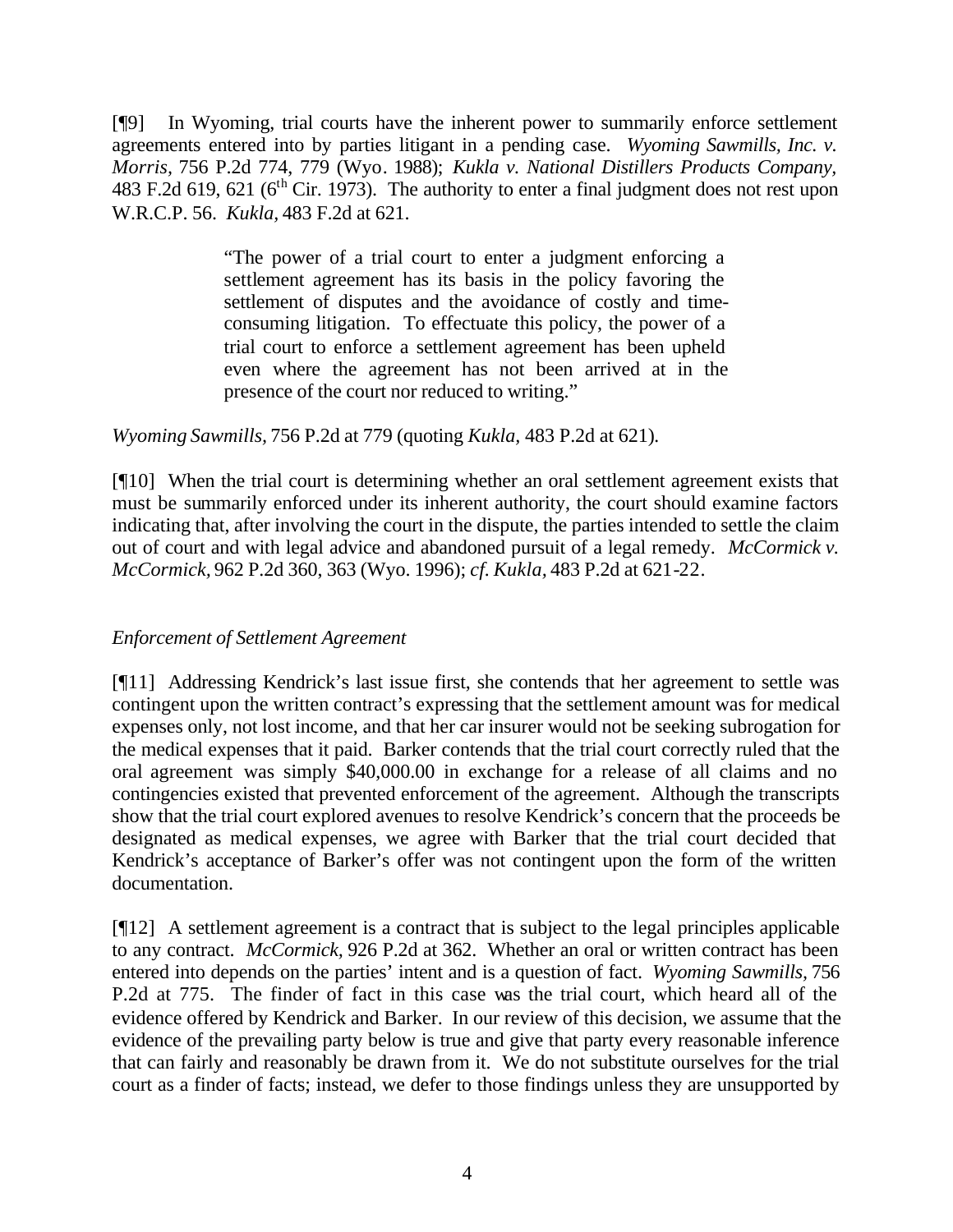the record or erroneous as a matter of law. *Burg v. Ruby Drilling Co., Inc.,* 783 P.2d 144, 153 (Wyo. 1989).

[¶13] Here, the trial court found that an oral agreement existed, rejected Kendrick's argument that the agreement was contingent upon the written agreement, and examined many factors similar to those listed in *McCormick* to find that the agreement should be enforced. Kendrick does not contend those findings are unsupported or in error, and we defer to these findings.

### *Mutual Mistake*

[¶14] The trial court determined that, as Kendrick contended, the majority of courts will set aside a release of a personal injury claim upon grounds of mistake involving an unknown injury. It further found that Kendrick had established a genuine issue of fact whether she suffered from an unknown closed head injury at the time she agreed to a settlement and release; however, it ruled that because Wyoming had not adopted unknown injury as grounds for setting aside the release, it was proper to enter summary judgment for Barker. Barker does not accept that summary judgment proceedings were properly invoked on this issue; however, because the trial court invoked that standard, it contends that Kendrick's evidence of an unknown injury was improper under Rule 56(e) and insufficient to survive summary judgment.

[¶15] The trial court specifically found that it was not ruling that Kendrick's medical evidence was competent to withstand summary judgment but was instead determining that, as a matter of law, Wyoming does not recognize discovery of an unknown injury as grounds for setting aside a release of all claims. We agree with the trial court that the issue whether Kendrick's release of all claims should be set aside for mutual mistake must be decided.

[¶16] Kendrick contends that the basis for her mutual mistake claim is that the parties were unaware she had suffered a closed head injury at the time of the settlement. As she claims, many courts will set aside a release of all claims reached by settlement for an unknown injury usually after considering factors indicating that the settlement was unconscionable. *See Casey v. Proctor,* 378 P.2d 579, 587 (Cal. 1963); *Wheeler v. White Rock Bottling Co. of Oregon,* 366 P.2d 527, 530 (Or. 1961).

> The courts which have granted relief from premature releases in such cases have talked in terms of mutual mistake. The decisions recognize that ordinarily mistaken opinions, or bad guesses about future possibilities, do not constitute the kind of mutual mistake that will make a contract voidable at the option of either party. However, the courts following the policy of treating improvident releases as voidable apparently are guided by these factors: (a) the peculiar dignity the law accords the human person, as distinguished from articles of commerce; (b)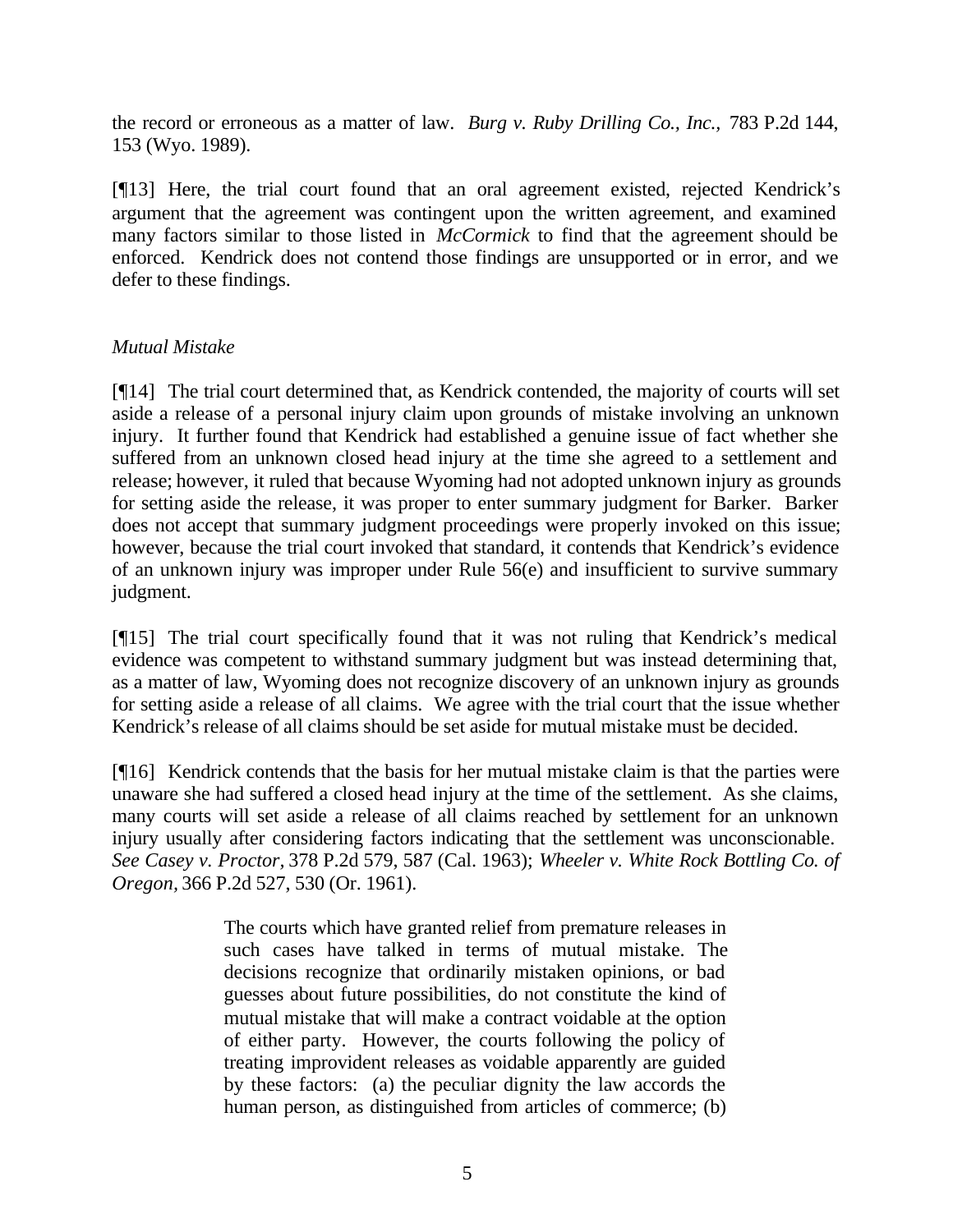the very real possibility of being mistaken about the long-range effects of damage to human tissue; and (c) the inequality of the bargaining positions of the contracting parties.

*Wheeler,* 366 P.2d at 530.

[¶17] On the other hand, a competing set of policy reasons justify a decision that the mutual mistake of unknown injury is not grounds for setting aside an untainted agreement to release all claims:

> [T]his court has considered the settlement of claims prior to litigation to be in the public interest. . . . There is no reason in principle why an improvident settlement made before trial is any more to be set aside than a judgment rendered upon a verdict that hindsight later proves to have been obtained too soon and for too little.

> > \* \* \*

[T]here are attractive policy reasons for adopting a rule that would permit perfectly honorable releases to be repudiated in the event of aggravation of an injury or the discovery of undiagnosed injuries. There are less compassionate but equally sound policy reasons for requiring persons of legal age and capacity to contract to stand by their covenants, including bargains containing an element of chance.

*Wheeler,* 366 P.2d at 530.

[¶18] We have long held that the policy of the court is to encourage settling claims without litigation. *Wyoming Sawmills,* 756 P.2d at 779. "A release discharges another from an existing or asserted duty, claim or obligation, and it bars recovery thereon." *M & A Const. Corp. v. Akzo Nobel Coatings, Inc*., 936 P.2d 451, 456 (Wyo. 1997) (quoting *Kelliher v. Herman*, 701 P.2d 1157, 1159 (Wyo. 1985)). Releases, or exculpatory agreements, are contractual in nature. *Id.; Milligan v. Big Valley Corp.,* 754 P.2d 1063, 1065 (Wyo. 1988). In Wyoming, we recognize that fraud, duress, mistake, or unconscionable bargain will vitiate a contract. *Snyder v. Lovercheck,* 992 P.2d 1079, 1089 (Wyo. 1999). Further, we recognize that there is a special relationship created by the unequal bargaining power that an insurer has over an insured. *McCullough v. Golden Rule Insur. Co.,* 789 P.2d 855, 858-59 (Wyo. 1990)*; see Durdahl v. National Safety Assoc.,* 988 P.2d 525, 527-28 (Wyo. 1999). Absent these factors, however, when parties reduce a contract to writing, they must abide by its plainly stated terms. *Snyder,* 992 P.2d at 1089 (citing *Patel v. Harless*, 926 P.2d 963, 966 (Wyo. 1996)). Courts are not free to rewrite contracts under the guise of interpretation where the contractual provisions are clear and unambiguous. *Id.* (citing *Klutznick v. Thulin*, 814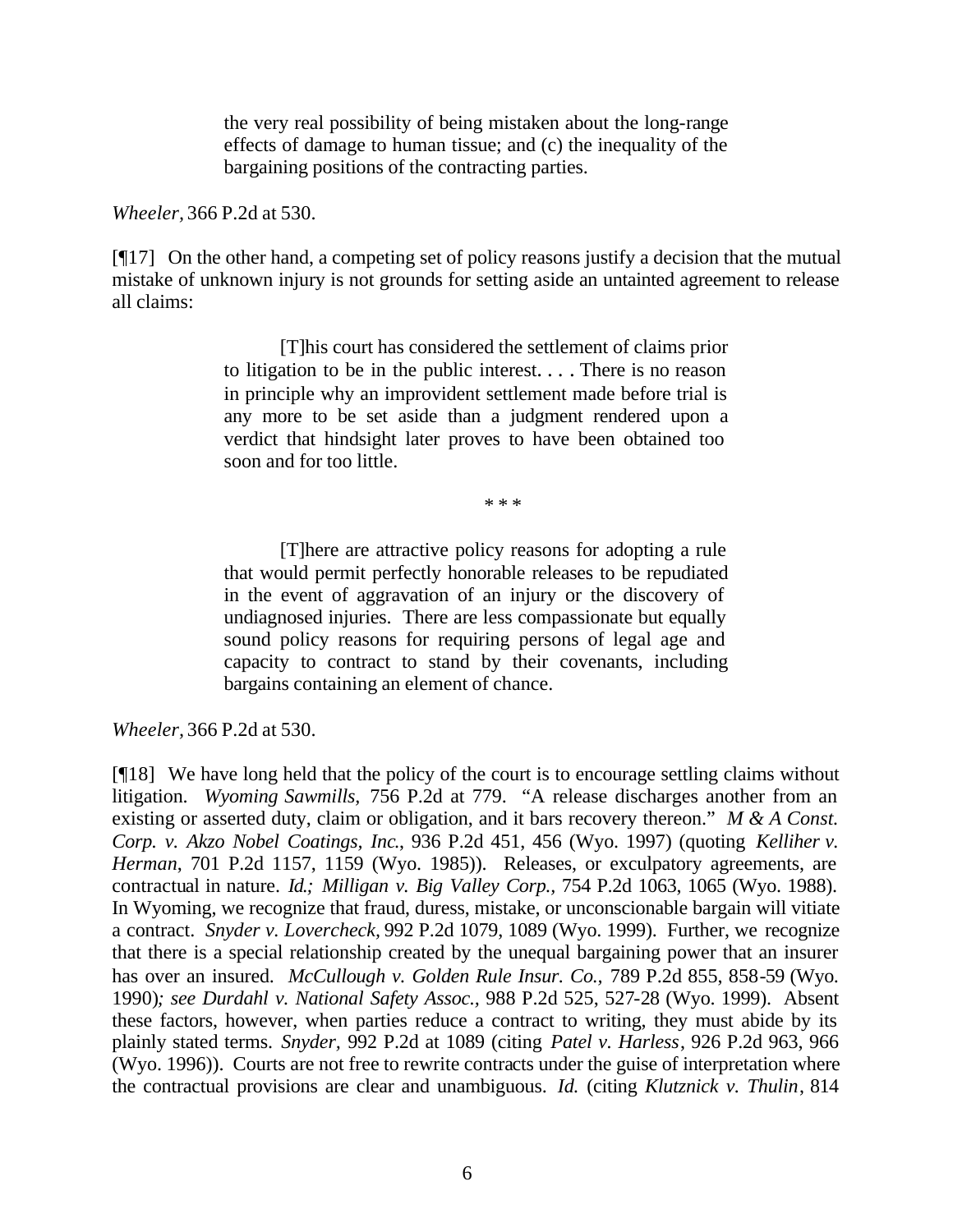P.2d 1267, 1270 (Wyo. 1991). "Accordingly, in private disputes, a court must enforce the contract as drafted by the parties and may not relieve a contracting party from anticipated or actual difficulties undertaken pursuant to the contract." *Id.*

[¶19] A mutual mistake is one that is reciprocal and common to both parties, each alike laboring under the same misconception. *Shrum v. Zeltwanger*, 559 P.2d 1384, 1386 (Wyo. 1977). A contract is voidable on grounds of mutual mistake when both parties independently make a mistake at the time the contract is made as to a basic assumption of the contract, unless the party seeking avoidance bears the risk of the mistake. Restatement (Second) of Contracts § 152 (1981). A party bears the risk of mistake when "he is aware, at the time the contract is made, that he has only limited knowledge with respect to the facts to which the mistake relates but treats his limited knowledge as sufficient." *Id.* at § 154(b). In such a situation, there is no mistake. Instead, there is an awareness of uncertainty or conscious ignorance of the future. *Id.* at § 154, cmt. c.

[¶20] In this case, Kendrick entered into the release agreement years after the accident and with the advice of counsel. Kendrick knew there was uncertainty surrounding the extent or consequences of her injuries, as she was not yet cured. Therefore, by accepting Barker's settlement offer Kendrick accepted a known risk that the extent or consequences of her injuries could change in the future.

[¶21] At the trial court hearing on September 16, 1999, Kendrick confirmed that she had understood the release was in full settlement of her claim against Barker. She did not contend that she had reserved certain claims. As stated by the Maryland Court of Appeals:

> If from the particular language of the release or from the circumstances of the negotiated settlement, there was a conscious and deliberate intention to discharge liability from all consequences of an accident, the release will be sustained and bar any future claims of previously unknown injuries.

*Bernstein v. Kapneck*, 430 A.2d 602, 607 (Md. 1981). "Thus, the 'mistake' found is the fact that the parties did not know the extent of the injuries suffered, notwithstanding that the releasor expressly assumed the risk (as parties to all contracts inevitably do) of the lack of omniscience as to what might develop in the future, by an express release of all unknown claims." *Id.* 

> Releasees do not make settlement and take general releases merely to pay the releasor the first installment on what he should have, leaving the matter open for the releasor to come back for more if his injuries prove serious. On the contrary, a settlement is made and a general release taken for the purpose of foreclosing further claims. The releasee does not stand in a fiduciary relation to the releasor. The injured party is not required to make a settlement, and the general rule of freedom of contract includes the freedom to make a bad bargain.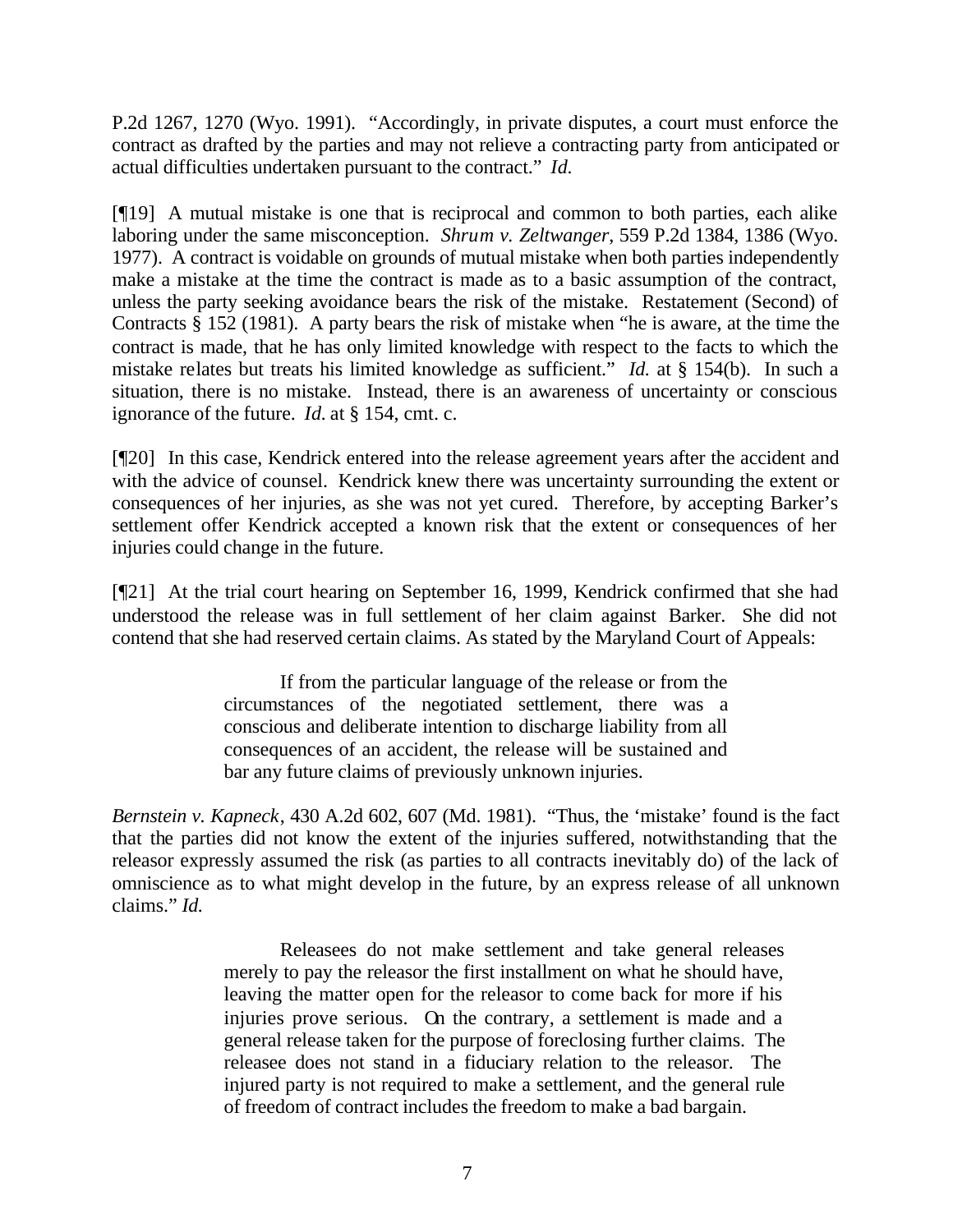*Sanger v. Yellow Cab Co. Inc.,* 486 S.W. 2d 477, 481-82 (Mo. 1972).

**[¶22]** Although the trial court found a genuine issue of fact whether Kendrick suffered from an unknown closed head injury at the time she agreed to a settlement, we find the factual issue of whether a mutual mistake existed irrelevant. Kendrick bargained away all of her rights against Barker when she accepted the settlement offer. In light of these facts and available protections under the law, we do not find it necessary to adopt a rule providing for special treatment of releases for personal injuries.

#### *Duress and Unconscionable Bargain*

[¶23] Kendrick also seeks to defend against enforcement of the settlement with claims of duress and unconscionable bargain. She claims that she was placed under duress to settle when her first attorney caused her to believe that she would be responsible for all of Barker's attorney fees if she lost at trial at a time when medical expenses and lost income had financially harmed her. She also contends that her attorney pressured her to accept the settlement agreement. She claims that in the event that her insurer seeks subrogation an unconscionable result will occur because she will recover a mere \$2,000 under the settlement as enforced. The trial court ruled that these allegations did not establish *prima facie* cases of these two defenses and entered judgment against Kendrick.

[¶24] Kendrick bears the burden of proving that she agreed under duress. *Goodson v. Smith,* 69 Wyo. 439, 457-58, 243 P.2d 163, 171 (Wyo. 1952). "[D]uress exists whenever a person is induced, by the unlawful act of another, to perform some act under circumstances which deprive him of the exercise of free will." *In Re TR*, 777 P.2d 1106, 1111 (Wyo. 1989). Kendrick's argument that financial issues constituted duress is a claim of economic duress.

> Whether particular facts are sufficient to constitute economic duress is a question of law. Whether these circumstances exist is a question of fact. The Tenth Circuit Court of Appeals, when applying Wyoming law to a duress defense to avoid the enforcement of an agreement, said:

> The Wyoming test for duress is not inconsistent with the test for economic duress developed in those states which have expressly recognized economic duress as grounds for avoiding a settlement agreement.

> This Court, however, has not directly had the opportunity to adopt what is commonly known as the "economic duress" doctrine. We take this opportunity now to do so and embrace the three-prong test employed by many courts to determine whether economic duress exists. Under this test, economic duress occurs when (1) a party involuntarily accepts the terms of